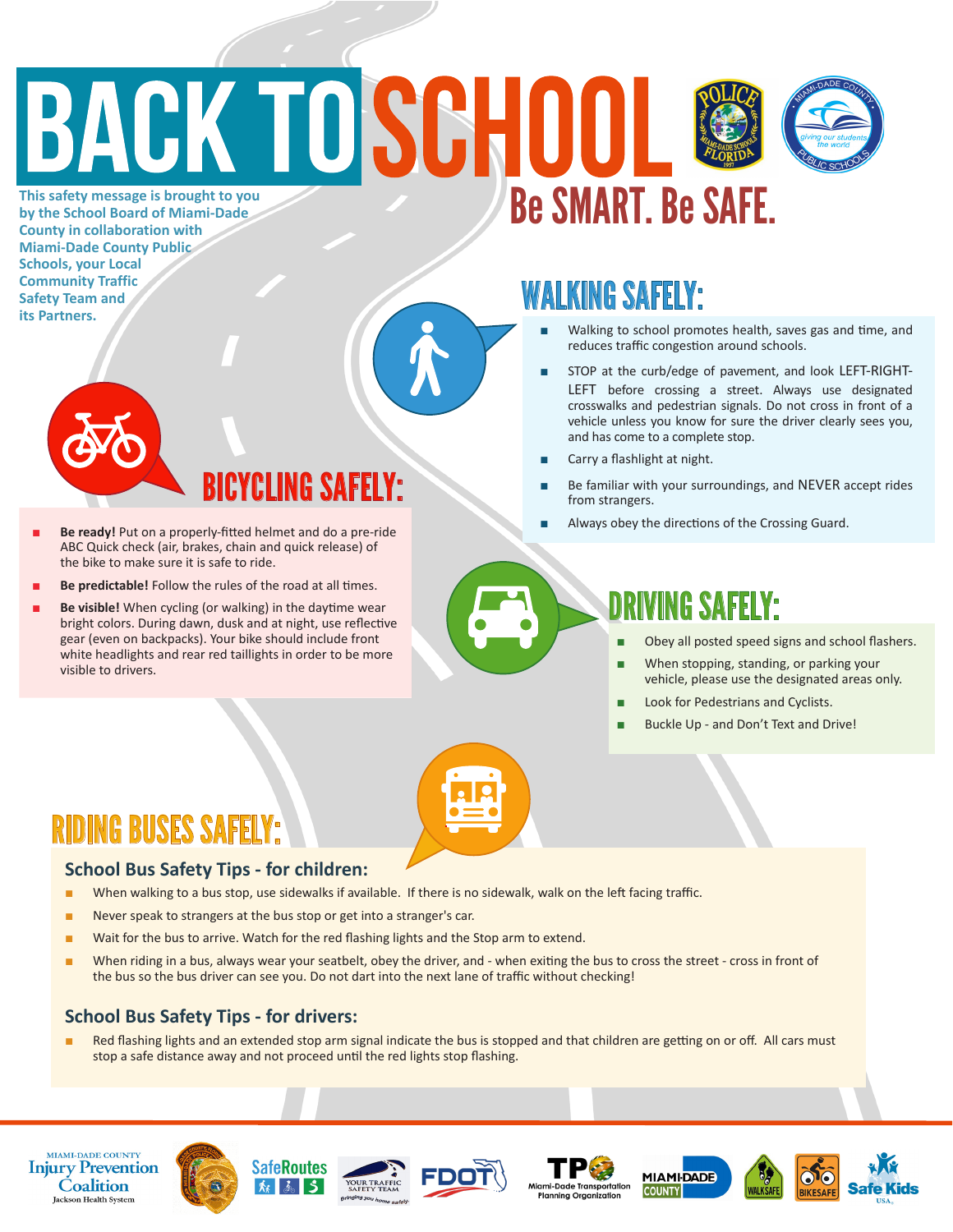## DE REGRESO A LA ESCUELA



**Este mensaje de seguridad llega a usted por cortesía de la presidenta de la junta Escòlar Perla Tabares Hantman, Distrito IV, en colaboracion con las Escuelas Públicas del Condado Miami-Dade y equipos locales de seguridad de trafico de la comunidad local (Local Community Traffic Safety Teams) y sus asociados.**



- BICYCLING SAFELY:
- *i*Prepàrese! Montar bicicleta con un casco protector del tamaño correcto y haga una inspección rápida de la bicicleta para su propia protección (aire, frenos, cadena y el freno de mano).
- **iSea predecible!** Siga las senales de trafico en todo momenta.
- iAsegúrese de que lo vean! Cuando vaya en bicicleta (o caminando), use ropa de colores llamativos. Durante el amanecer, atardecer yen la noche use ropa (incluso en las mochilas) que reflejen la luz. Su bicicleta debe estar equipada con luces delanteras blancas y luces traseras rojas a fin de hacerse mas visible a los choferes.

## Actuè Con INTELIGENCIA. Actuè Con SEGURIDAD

## CAMINAR CON SEGURIDAD:

- El caminar a la escuela ayuda a promover la salud, ahorra gasolina y tiempo y tambièn disminuye la congestiòn del trànsito alrededor de las escuelas.
- DETÈNGASE en la curva/esquina y antes de cruzar la calle mire A LA IZQUIERDA, A LA DERECHA Y MIRE A LA IZQUIERDA DE NUEVO. Siempre utilice los pasos peatonales, siga las señales para peatones y siempre que pueda cruce la calle con un guardia de paso peatonal. No cruce por delante de un vehículo a no ser que usted estè seguro de que el chafer lo pueda ver claramente y que el vehfculo se ha detenido por completo.
- Lleve una linterna en la noche.
- iFamiliarfícese con sus alrededores y NUNCA acepte subir a un automóvil con desconocidos!
- Obedezca en todo momenta las indicaciones del guardia de pas peatonal.

## NEJAR CON SEGURI

- Obedezca las señales de velocidad indicadas.
- Si tiene que parar, detener o estacionar su vehículo, por favor, solamente utilice las àreas designadas.
- Pon atenciòn por peatones o cidistas
- Abròchese el cinturòn de seguridad iY no envíe textos cuando maneje!

## VIAJAR EN AUTOBÚS CON SEGURIDAD:

#### **Sugerencias de seguridad para los niños que viajen en autobuses escolares:**

- Cuando camine a la parada del autobús escolar, use las aceras. Si no hubiera aceras, camine a la izquierda en dirección el tráfico.
- Nunca hable con desconocidos en la parada del autobús, ni suba al automóvil de una persona que no conozca.
- Espere que el autobús se detenga. Este alerta a las luces intermitentes rojas y la señal extendida que dice "Stop".
- Siempre que viaje en autobús, use su cinturón de seguridad, obedezca al chofer y cuando baje del autobús y vaya a cruzar la calle, cruce por delante del autobús escolar para que el chofer del autobús lo pueda ver. ¡No corra hacia la proxima senda de tráfico sin asegurarse que es seguro hacerlo!

#### **Sugerencias de seguridad para los choferes en relación a los autobuses escolares:**

Las luces intermitentes rojas y la señal extendida que dice "Stop" indican que el autobús se ha detenido y que los niños se estan subiendo o bajando del autobús. Todos los vehfculos deben detenerse a una distancia prudencial y no continuar hasta que las luces rojas intermitentes se apaguen.

**MIAMI-DADE COUNTY Injury Prevention Coalition Jackson Health System**